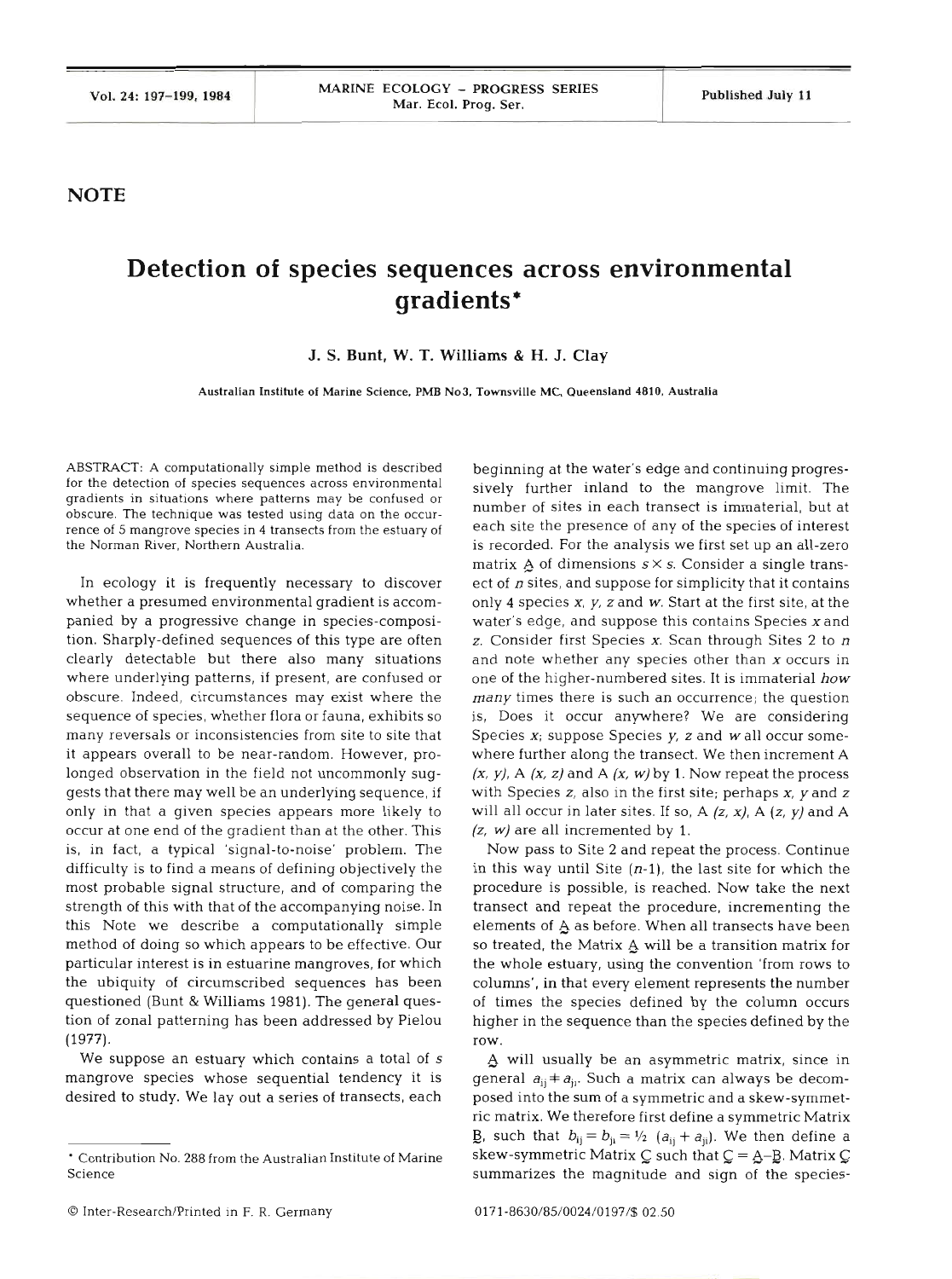species asymmetries. Consider now the column sums of C. A species whose column-elements are predominantly positive must be a species which, more often than not, follows others. As a mangrove, it must be high in the inland sequence and its column sum will be a high positive. At the other extreme, a species commonly near the water's edge will tend to precede others, will have many of its column-elements negative, and its column-sum will be a high negative. The ordering of the column sums thus provides the underlying sequence required.

We can compare the between-column variance with the combined within-column variance by a conventional single-factor analysis of variance. However, since the principal diagonal is by definition everywhere zero, there are only  $s(s-1)$  degrees of freedom in all; and since the grand mean is also by definition zero, no degree of freedom is lost for the calculation of the mean. As a result there are  $(s - 1)$  degrees of freedom for between columns, and  $(s-1)^2$  for within. In our present state of knowledge we cannot assign a significance level to the resulting variance ratio, since we do not consider that the elements of a skew-symmetric matrix can be regarded as normally distributed. The statistical status of this variance ratio is under investigation elsewhere. Meanwhile, we treat it as a comparative measure of sequential strength.

We conclude with a small-scale concrete sample. The estuary is that of the Norman River, in northern Australia, in which 4 transects were laid down and examined. Of the 10 species in whose sequential properties we were particularly interested, only 5 were encountered in this exercise; these were *(1) Avicennia*  sp.; **(2)** *Ceriops tagal;* **(3)** *Excoecaria agallocha; (4) Lurnnitzera racernosa;* and **(5)** *Rhizophora stylosa.* The resulting A, **B** and matrices are set out in Table *1,* in which have also been included the  $C$  column sums and the analysis of variance. It will be observed that the suggested sequence from water's edge to inland is *Avicennia* - *Rhizophora* - *Lurnnitzera* - *Ceriops* - *Excoecaria;* this, from the personal experience of the senior author, is entirely plausible and accords basically with zonal patterns described by Macnae *(1968)*  under Australian conditions. To establish such a sequence purely by inspection of the field data for the estuary of the Norman River, however, would have been quite fortuitous and heavily subject to individual judgement and bias. From our admittedly limited experience, a variance ratio of 3.679 suggests a fairly strong sequential pattern.

Other ecologists, we believe, might find it worthwhile exploring the efficacy of such an analysis under analogous circumstances in communities of a similar or different kind.

|  |  |  | Table 1. A, B and C matrices for the Norman River |  |  |  |
|--|--|--|---------------------------------------------------|--|--|--|
|  |  |  |                                                   |  |  |  |

|                    |                          | Species        |                      |                          |                  |                   |  |  |
|--------------------|--------------------------|----------------|----------------------|--------------------------|------------------|-------------------|--|--|
|                    |                          | $\mathbf{1}$   | $\overline{2}$       | 3                        | $\boldsymbol{4}$ | 5                 |  |  |
| Matrix A           | 1                        |                | 12                   | 24                       | 6                | 8                 |  |  |
|                    | $\overline{\mathcal{L}}$ | 4              |                      | 4                        | $\Omega$         | 1                 |  |  |
|                    | 3                        | 15             | $\sqrt{2}$           |                          | 6                | $\theta$          |  |  |
|                    | 4                        | 6              | $\overline{0}$       | 5                        |                  | $\overline{0}$    |  |  |
|                    | 5                        | 8              | 8                    | 8                        | $\overline{0}$   |                   |  |  |
| Matrix B           | 1                        |                | 8.0                  | 19.5                     | 6.0              | 0.0               |  |  |
|                    | $\overline{c}$           | 8.0            |                      | $3.0\,$                  | 0.0              | 4.5               |  |  |
|                    | 3                        | 19.5           | 3.0                  | $\overline{\phantom{0}}$ | 5.5              | 4.0               |  |  |
|                    | 4                        | 6.0            | 0.0                  | 5.5                      |                  | 0.0               |  |  |
|                    | 5                        | 8.0            | 4.5                  | 4.0                      | 0.0              | $\qquad \qquad -$ |  |  |
| Matrix C           | 1                        | 0.0            | 4.0                  | 4.5                      | 0.0              | 0.0               |  |  |
|                    | 2                        | $-4.0$         | 0.0                  | 1.0                      | 0.0              | $-3.5$            |  |  |
|                    | 3                        | $-4.5$         | $-1.0$               | 0.0                      | 0.5              | $-4.5$            |  |  |
|                    | 4                        | 0.0            | 0.0                  | $-0.5$                   | 0.0              | 0.0               |  |  |
|                    | 5                        | 0.0            | 3.5                  | 4.0                      | 0.0              | 0.0               |  |  |
| Column sums of C   |                          | $-8.5$         | $+6.5$               | $+9.0$                   | $+0.5$           | $-7.5$            |  |  |
|                    |                          |                | Analysis of variance |                          |                  |                   |  |  |
| Source of variance |                          | Sum of squares | Degrees of freedom   | Mean square              |                  | Variance ratio    |  |  |
| Total              | 131.5                    |                |                      |                          |                  |                   |  |  |
| Between columns    |                          | 63.0           | 4                    | 15.750                   |                  | 3.679             |  |  |
| Within columns     | 68.5                     |                | 16                   | 4.281                    |                  |                   |  |  |